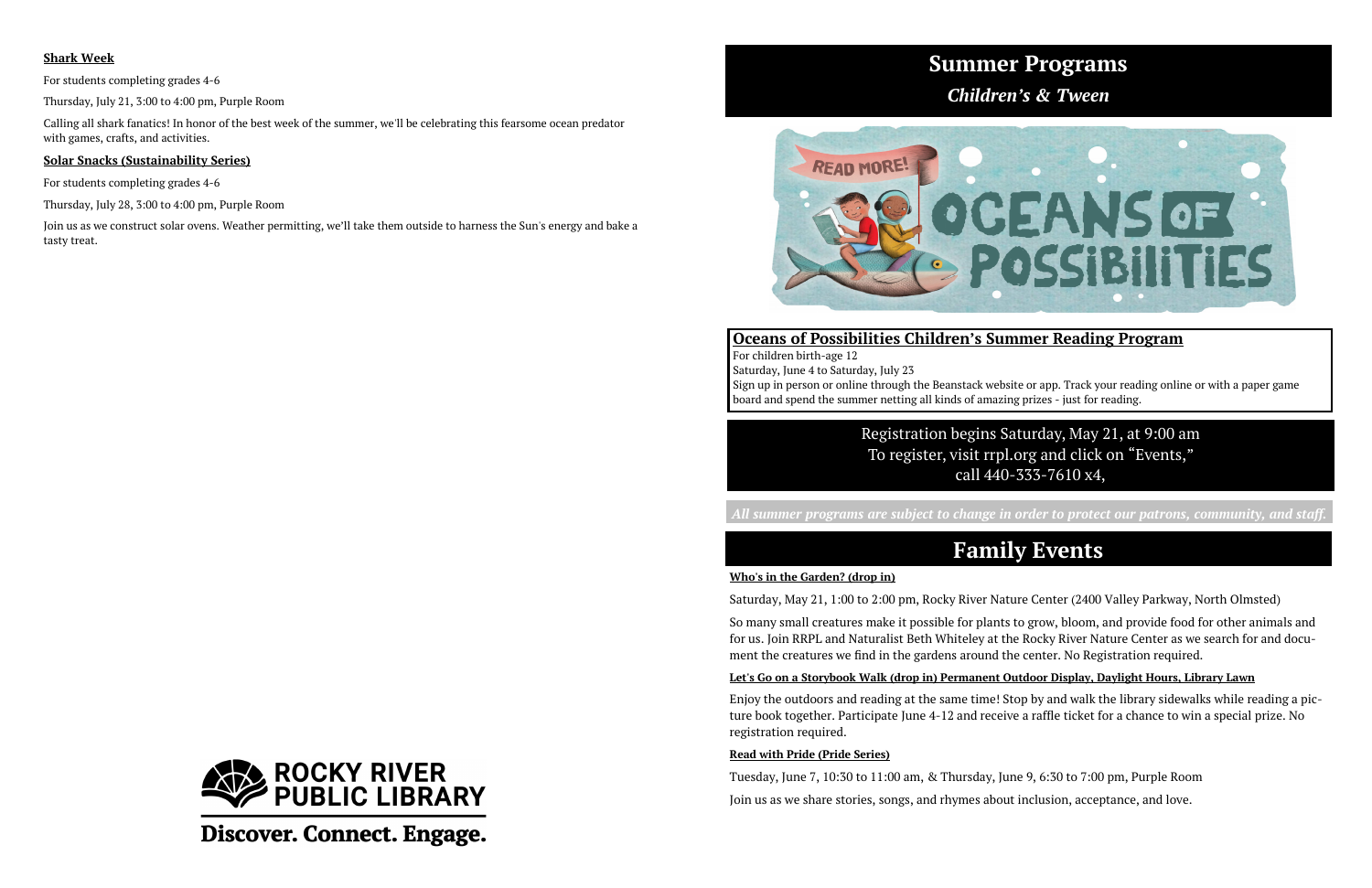## **Children's Summer Programs**

*Registration required.* 

#### **Birth- Age 6 Storytimes and Programs**

#### **Summer Baby & Me**

*For babies, toddlers, & their caregivers* 

Mondays or Thursdays, 9:15 to 9:35 am & 10:15 to 10:35 am

Wednesdays, 6:15 to 6:35 pm & 7:15 to 7:35 pm

June 13 to July 21, skips the week of July 4

Purple Room

Snuggle up for a lapsit program of stories, songs, and rhymes. Stay and play with board books and puzzles afterward for extra fun.

#### **Summer 2s & 3s**

*For children ages 2-3 & their caregivers* 

Tuesdays, 9:15 to 9:45 am & 10:15 to 10:45 am,

Thursdays, 6:15 to 6:45 pm & 7:15 to 7:45 pm,

June 14- to July 21, skips the week of July 4

Purple Room

Join us for a program of stories, songs, and rhymes.

#### **Kindergarten, Here I Come**

*For children ages 4-6 on their own* 

Mondays, 1:30 to 2:15 pm & 7:30 to 8:15 pm

Wednesdays, 1:30 to 2:15 pm

June 13 to July 20, skips the week of July 4

Purple Room

Join us for stories, songs, rhymes, and activities designed to strengthen key skills for school success. Help prepare your preschooler transition into kindergarten.

#### **Beneath the Sea: Mermaid Party!**

*For children ages 3-6 & their caregivers* 

Wednesday, June 22, 10:30 to 11:30 am, Purple Room

Dive right in as we make a splash with mermaid themed stories, activities, and crafts!

#### **Adapted Storytime**

For children with special needs and their families

Saturdays, June 11 & July 9, 10:00 to 11:00 am, Purple Room

Children with varying learning styles and abilities learn together in a safe, supportive environment where respect and appreciation for differences are encouraged. Programs incorporate double visuals, a schedule board and an opportunity for play and socialization.

#### **Curbside Crafts To Go (no registration)**

Mondays, June 20 & July 11, 11:00 am to 12:00 pm, Lobby

Beat the heat and pick up a packet with directions and supplies to make a cool summer craft. Have fun, be festive, and create at home. All you need is glue or a glue stick. No registration required. Available while supplies last.

#### **The Magic of Bubbles**

Tuesday, June 21, 2:00 to 2:45 pm, 4:00 to 4:45 pm, & 7:00 to 7:45 pm, Auditorium

Sue Durante, known as the Bubble Lady, will create bubbles of all shapes and sizes by using a variety of common objects. Her grand finale is a massive cylindrical bubble so large a child can stand inside!

#### **It Takes All Kinds: A Diverse Storytime Celebration (Pride Series)**

Saturday, June 25, 10:00 to 11:00 am & 11:30 am to 12:30 pm

Morley Park, Rocky River (2753 Jameston Dr)

Join Rocky River Public Library and our Teen Volunteers for a special storytime that celebrates diversity. Bring your family, and maybe a blanket, to Morley Park, and we'll bring our favorite picture books to share. Please register to participate in a family craft.

#### **Inside Drive-in**

Wednesday, July 6, Auditorium

Craft 2:00 to 3:00 pm

Finding Nemo 3:00 pm

Join us as we make cars out of cardboard boxes to create a drive-in right in our Auditorium. Even if you cannot make it for the craft, you are welcome to join us for the movie. Just keep swimming!

#### **Mike Hemmelgarn Variety Show**

Tuesday, July 12, 2:00 to 2:45 pm, 4:00 to 4:45 pm, 7:00 to 7:45 pm, Auditorium

With a unique blend of comedic skills, Mike Hemmelgarn's performance includes comedy, juggling and world-class ventriloquism with a splash of magic, and of course, audience participation!

#### **Jungle Terry's Animal Show**

Tuesday, July 19, 2:00 to 2:45 pm, 4:00 to 4:45 pm, 7:00 to 7:45 pm, Library Lawn

Grab your lawn chairs or picnic blanket and come to the Library Lawn this summer for a wild and wonderful animal show. Trainer Jungle Terry will present many exotic animals and interesting facts that will amaze children of all ages.

#### **We are Family Storytime (Pride Series)**

Tuesday, July 26, 9:30 to 10:30 am, Purple Room

Join us for stories, activities, and a craft to celebrate all types of families.

#### **Greater Cleveland Aquarium: Virtual Oceans of Possibilities**

Tuesday, July 26, 4:00 to 4:45 pm, Zoom

The ocean is an expansive oasis teeming with life and wonder. The Greater Cleveland Aquarium provides a unique virtual opportunity to see these magnificent animals up-close. Watch in awe as sharks, stingrays and other sea creatures from the pages of your books come to life on your screen. Discover other fascinating ocean-dwellers and learn all about this spectacular aquatic world.